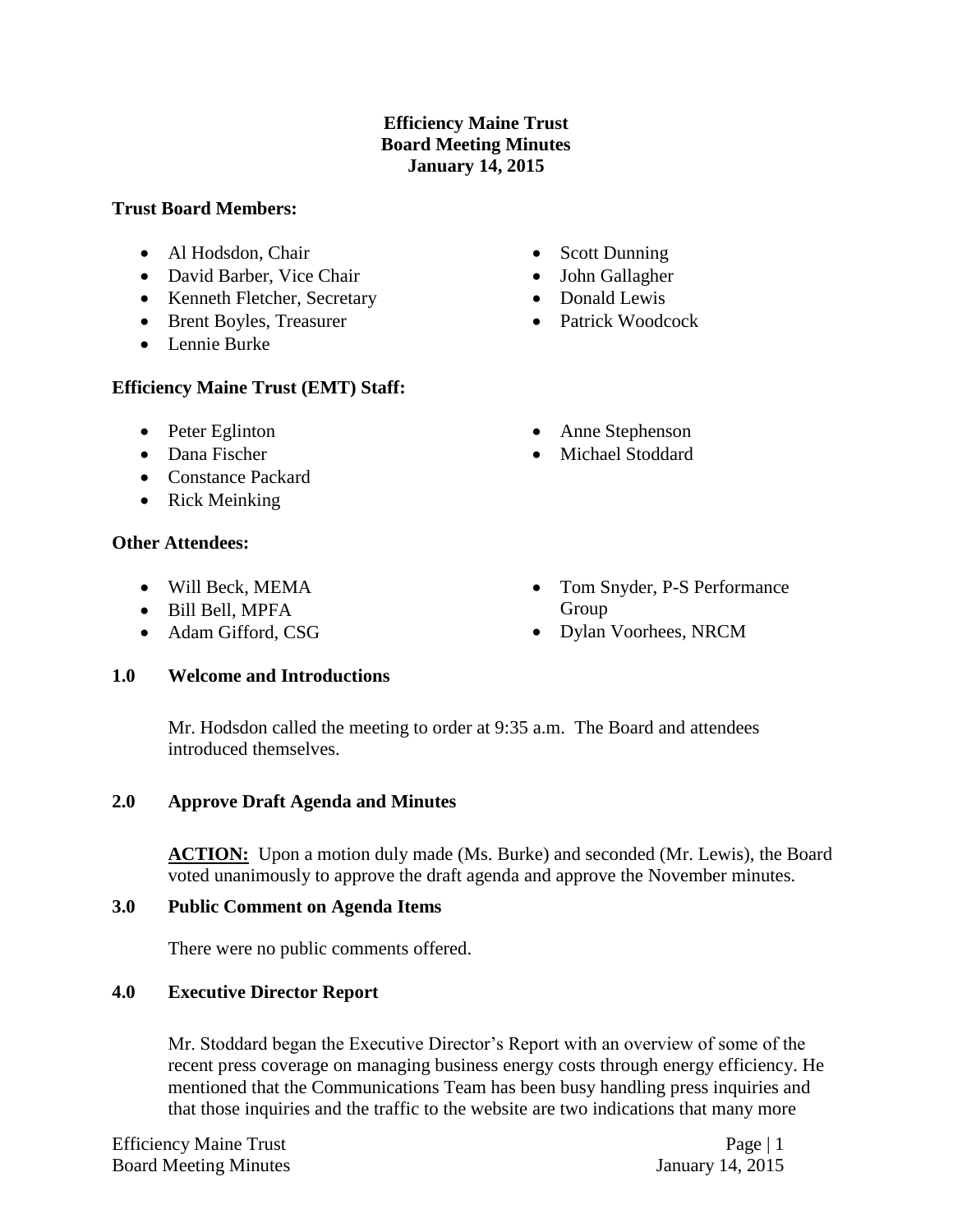people are turning to Efficiency Maine than in the past. Mr. Stoddard then briefed the Board on the Multifamily Program which has seen more activity in the last month. The Program has shifted its focus on benchmarking and custom solutions to streamlined prescriptive measures to encourage additional participation in the program.

The Large Customer Program is close to achieving its goal of investing all of its budgeted funds if known projects close to beginning are authorized in this fiscal year. Mr. Stoddard thanked the Large Customer Team for its efforts. Mr. Stoddard indicated that a number of cogeneration projects are coming through the Large Customer Program, which will take advantage of all-fuels funding. The briefing then moved to the Small Business Initiative that was recently launched in the Waterville/Winslow area. Mr. Stoddard mentioned that this region will be closely evaluated because it is also an area of grid constraint.

Mr. Stoddard then briefed the Board on the current status of the Maine Advanced Building program. The Maine Advanced Building program incentivizes high-efficiency new construction and has a number of buildings in the pipeline. One challenge of the program is that as building budgets shift, high-energy saving measures sometimes get cut and buildings drop out of the program. Mr. Woodcock mentioned that his office is dealing with a related issue – how municipalities can ensure that new homes are meeting the MUBEC code -- which was briefly discussed.

Mr. Stoddard then briefed the Board on the Home Energy Savings Program, which is forecasted to end the year with the budget fully expended. The program is on pace to incentivize 8,000 heat pumps this fiscal year and the number of pellet boilers installed continues at a steady pace. The demand for home energy loans is rapidly growing; Efficiency Maine has lent \$3 million in the first half of the fiscal year. Mr. Stoddard mentioned that the Staff will need to work with the Board to capitalize the loan fund in the next fiscal year.

Mr. Stoddard concluded the Executive Director's Report with two issues related to lighting. The Trust has recently received a preliminary lighting evaluation that suggested a revised benefit-to-cost calculation to address the phase-in of federal EISA standards. Staff decided to implement this more stringent savings calculation for the final printing of the FY14 Annual Report. Even after adjusting the savings, the lighting program still delivers the highest overall benefit-to-cost results of all the programs in our portfolio. Lastly, Mr. Stoddard briefed the Board on the recent news story about CFL bulbs that were purchased in bulk for resale in other parts of the country. Mr. Stoddard assured the Board that those bulbs would not be incentivized by Efficiency Maine, explaining that the Retail Team only reimburses retailers for sales that meet the criteria dictated in a Memorandum Of Understanding (MOU). A provision of the MOU is that Efficiency Maine will not reimburse stores for purchases of more than 12 units per sale. In the recently publicized case, the customer exceeded the purchase limit and as a result Efficiency Maine will not reimburse the stores. Mr. Stoddard added that the team is instituting additional protections to ensure that future bulb purchases benefit Maine ratepayers.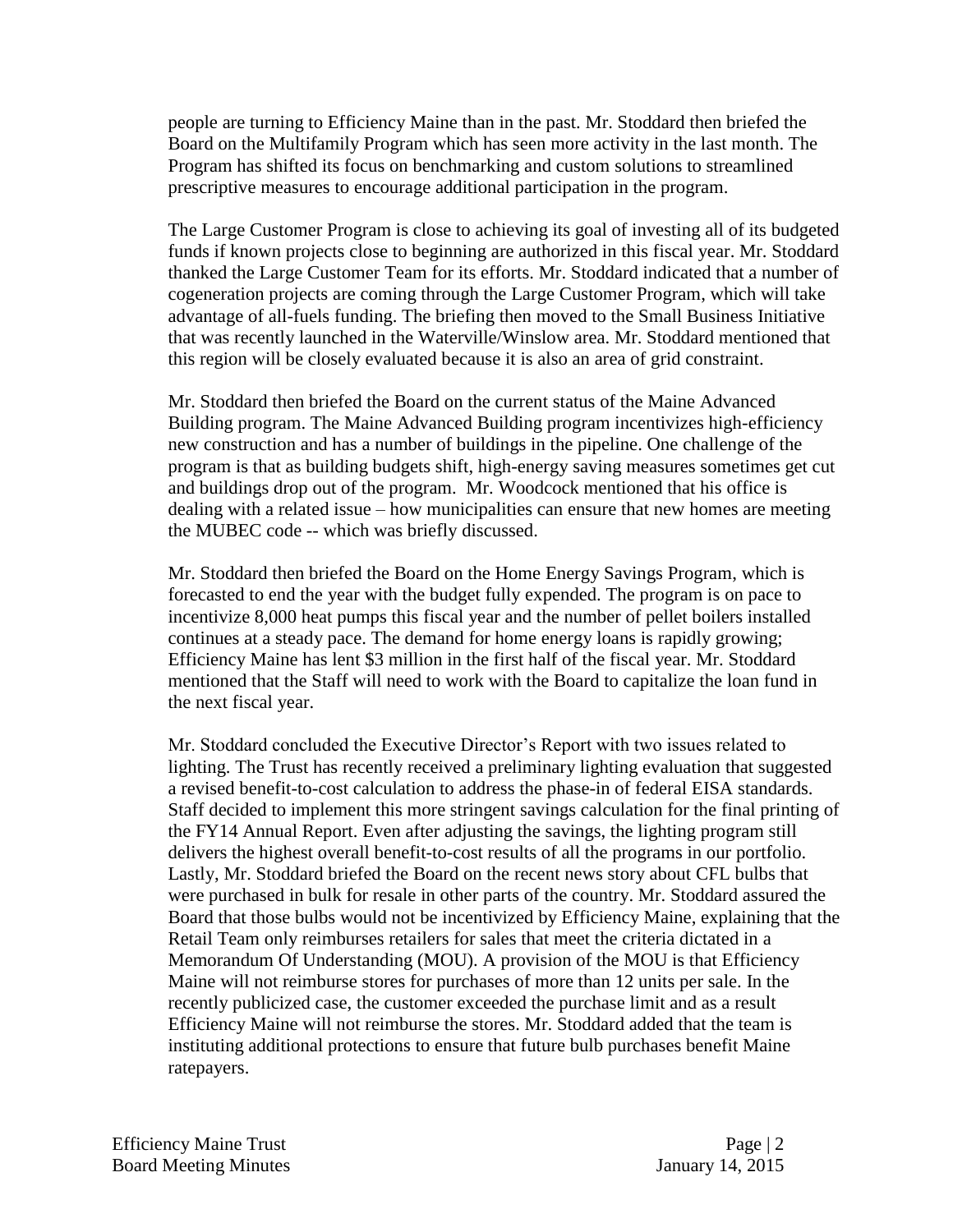#### **5.0 Reports**

#### **a. Finance and Administration Committee**

#### **i. CONFIRM RFP Award for Audit Firm**

Mr. Boyles requested that the Board confirm the Finance Committee's recommendation that the audit services RFP be awarded to Runyon Kersteen Ouellette.

**ACTION:** Upon a motion duly made (Mr. Boyles) and seconded (Mr. Barber) the Board voted unanimously to confirm the selection of Runyon Kersteen Ouellette (RKO) as the Trust's auditors for the term of three years with not-to-exceed pricing of \$58,430 annually and two one-year renewable years.

#### **ii. REPORT on Revenues and Expenditures**

Mr. Boyles indicated that no action was required for the Board other than some budget adjustments which will be covered under the next agenda item.

#### **iii. APPROVE FY15 Budget Adjustments**

Mr. Boyles provided an overview of a memo from Constance Packard dated January 14, 2015, detailing a larger than expected increase in loan activity. Loan interest has increased and the fund balance has decreased.

ACTION: Upon a motion duly made (Mr. Boyles) and seconded (Mr. Dunning) the Board voted unanimously to approve the budget transfers for the Better Building grant fund as described in the January 14, 2015 Budget #1 memo from Constance Packard.

Mr. Boyles next directed the Board's attention to a second budget adjustment memo describing a proposed transfer from Low Income Initiatives to Low Income Lighting/Appliances. This adjustment does not change the amount of funds going towards low income customers but rather changes the delivery channel. Mr. Boyles explained that the Staff believes that this adjustment will stretch dollars further and support more low income customers.

Mr. Woodcock mentioned that he supported the shift but hoped that there would be more conversation about low income programs and opportunity to explore new options for program delivery.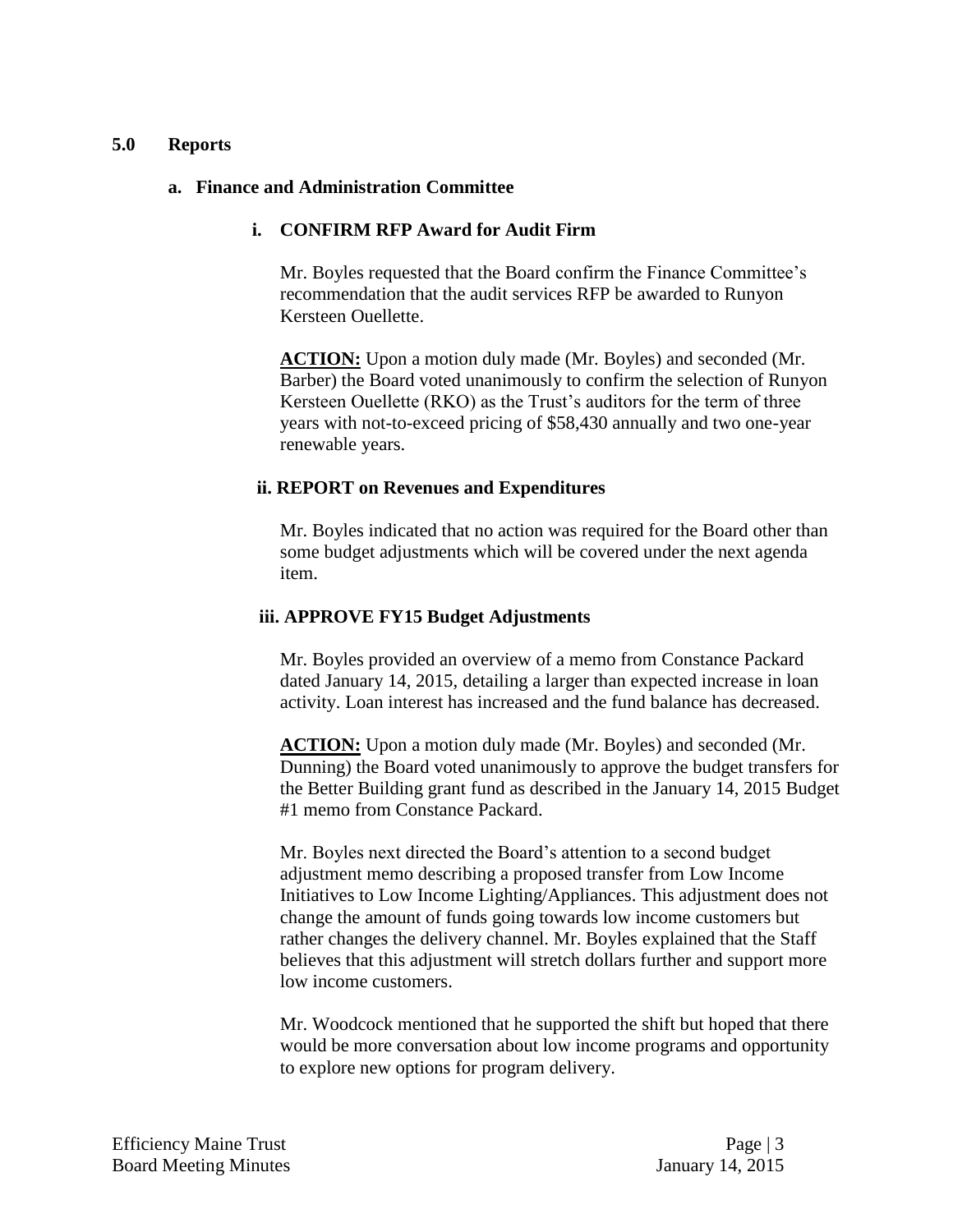**ACTION:** Upon a motion duly made (Mr. Boyles) and seconded (Mr. Barber) the Board voted unanimously to approve the transfer of \$1,117,611 from the Conservation Fund's Low Income Initiatives to Low Income Lighting/Appliances.

### **(b) Program Committee**

# **i. UPDATE on Business Incentive Program (Electric) Year-to-Date**

Mr. Eglinton provided an overview of the Business Incentive Program, including funding sources, installed projects, and some of the program changes implemented over the past year. Mr. Dunning asked about the dramatic reduction in custom incentives. Mr. Meinking answered that most custom projects were LEDs and that many of those are now on the prescriptive incentive list. Mr. Eglinton then briefed the Board on the Business Incentive Program pipeline and budget trajectory. The Staff anticipates the need for an additional \$2.5 million to maintain program activity at current levels. Mr. Eglinton then briefed the Board on the four options the Staff is considering to address the budget shortfall including reallocating budgets from EMT-administered lines, shifting electric and RGGI funds from less active programs, using RGGI funds recently shifted from the MAB program, and scaling back Business Incentive Program activity.

Mr. Boyles asked if Maine Yankee funds were off the table. Mr. Stoddard replied that they had been earmarked for FY16 but could be pulled in to this fiscal year. Mr. Fletcher asked if these choices would be expanded by the Staff. Mr. Stoddard replied that the Staff is working on a briefing for the Program Committee at its next meeting; that discussion will take place after the Staff has evaluated all opportunities for fund transfers. Mr. Hodsdon indicated that the Board would direct the Staff to evaluate all options as preferential to stopping the program for several months. Mr. Eglinton closed the discussion by sharing that the topic will continue at the next Program Committee and Board meetings.

# **ii. APPROVE Authorization for Continued Participation in DesignLights Consortium**

Mr. Stoddard briefed the Board on the Trust's annual renewal of its membership in the DesignLights Consortium. Mr. Meinking added that the membership allows the Trust to point to a third-party approved list of high-efficiency lights rather than research and test individual makes and models of bulbs.

**ACTION**: Upon a motion duly made (Mr. Lewis) and seconded (Ms. Fletcher) the Board voted unanimously (Mr. Woodcock was absent for the